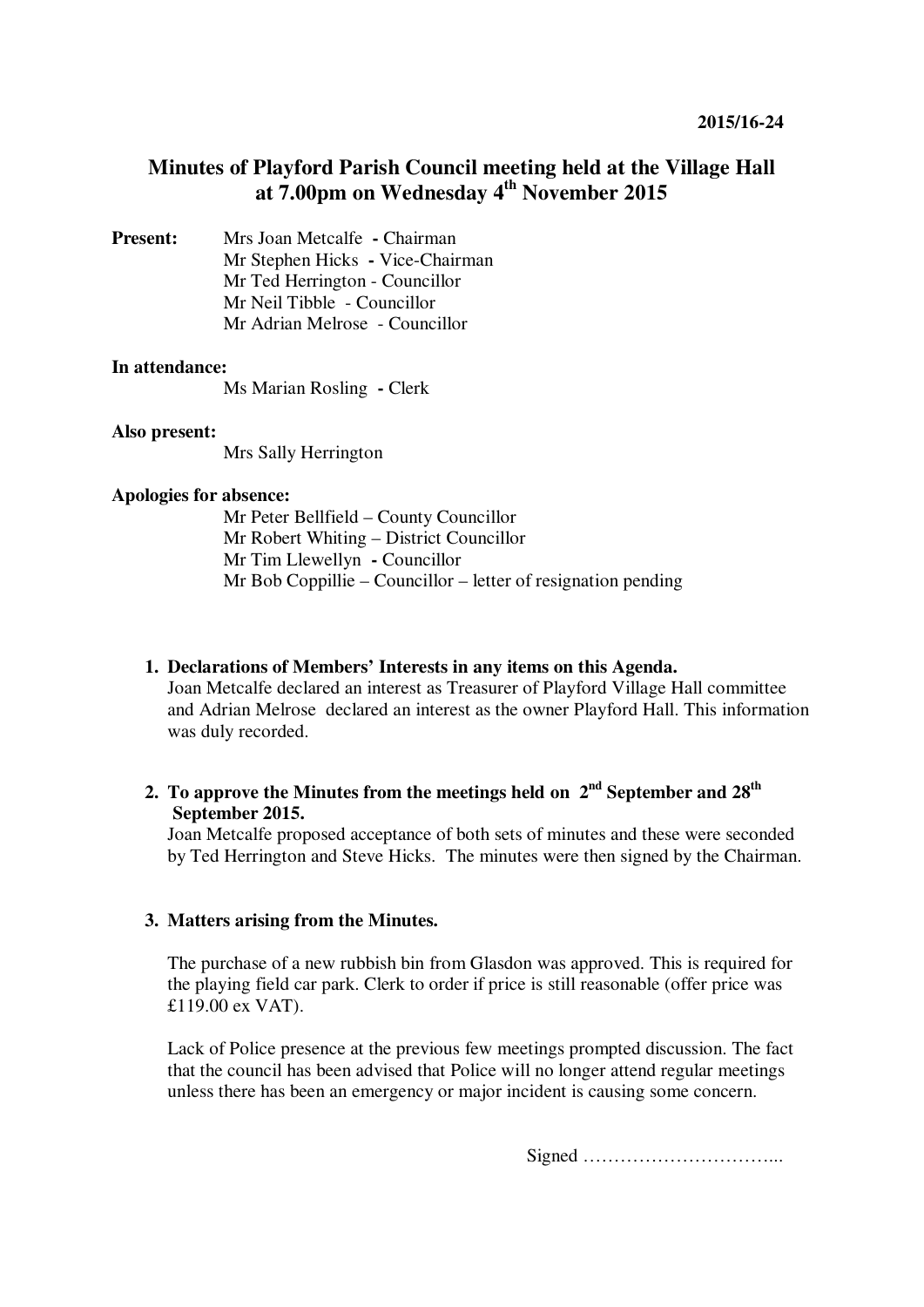#### **4. Action Log Review**

**AP-81** Byway 19 **–**Adrian Melrose thought it might be useful to record the users of this byway prior to a decision regarding its future. It appears to be used by vehicles and pedestrians to access allotments at Rushmere and to reach Oak Tree Farm but no horse-drawn vehicles as far as we know. Adrian will monitor the situation as part of the route crosses his land – he is attending the Rights of Way & Byways course on  $6<sup>th</sup>$  November so will report further at the next meeting.

**AP-91** Verges and ditch at lower end of Hill Farm Road. SCC Highways claim that it is the landowner's responsibility to keep this area tidy but this has not been done for a very long time. The clerk has asked them to reconsider as the owner is not in a position to see to this, and is awaiting their decision. Meanwhile, it was suggested that the clerk should write to the landowner to highlight the problem in the hope that the work could be delegated.

**AP-93** Unregistered footpath from C330 to U3311. Joan Metcalfe has received responses from several previous users of this footpath and has sent out 8 copies of the evidence form to be used to record the details. There is evidence of the path's existence on maps dated 1884, 1905 and 1947 and several incidents of anecdotal evidence. There is also a record held at Suffolk Record Office, of a resident complaining of the state of this footpath in 1966 and this can be produced.

**AP-98** The Clerk has reported to Highways that the temporary repair at the junction of Butts Road and Brook Lane where tarmac has fallen away, has not been successful and hopefully this will be attended to before the winter sets in.

**AP-100** Arm which has fallen off signpost at junction of C324 and Church Road has still not been repaired –- Clerk to remind Highways again.

**AP-104** Splay at junction of C324 and Church Road has not been sufficiently well cut back and is impeding vision. This has been reported but has still not been attended to by Highways – there was an accident at this spot very recently when a contract vehicle collided with a car. Poor vision and muddy road conditions almost certainly contributed to this. Clerk to speak again to Highways to reinforce the need to attend to this.

**AP-106** FP9 & FP13 overgrown with brambles. Debbie Adams from Highways, Saxmundham contacted the Clerk on 26.10.15 to say that this clearance would be undertaken very shortly. Clerk also to enquire as to the state of the stiles on this FP (**AP-109**).

Signed …………………………………..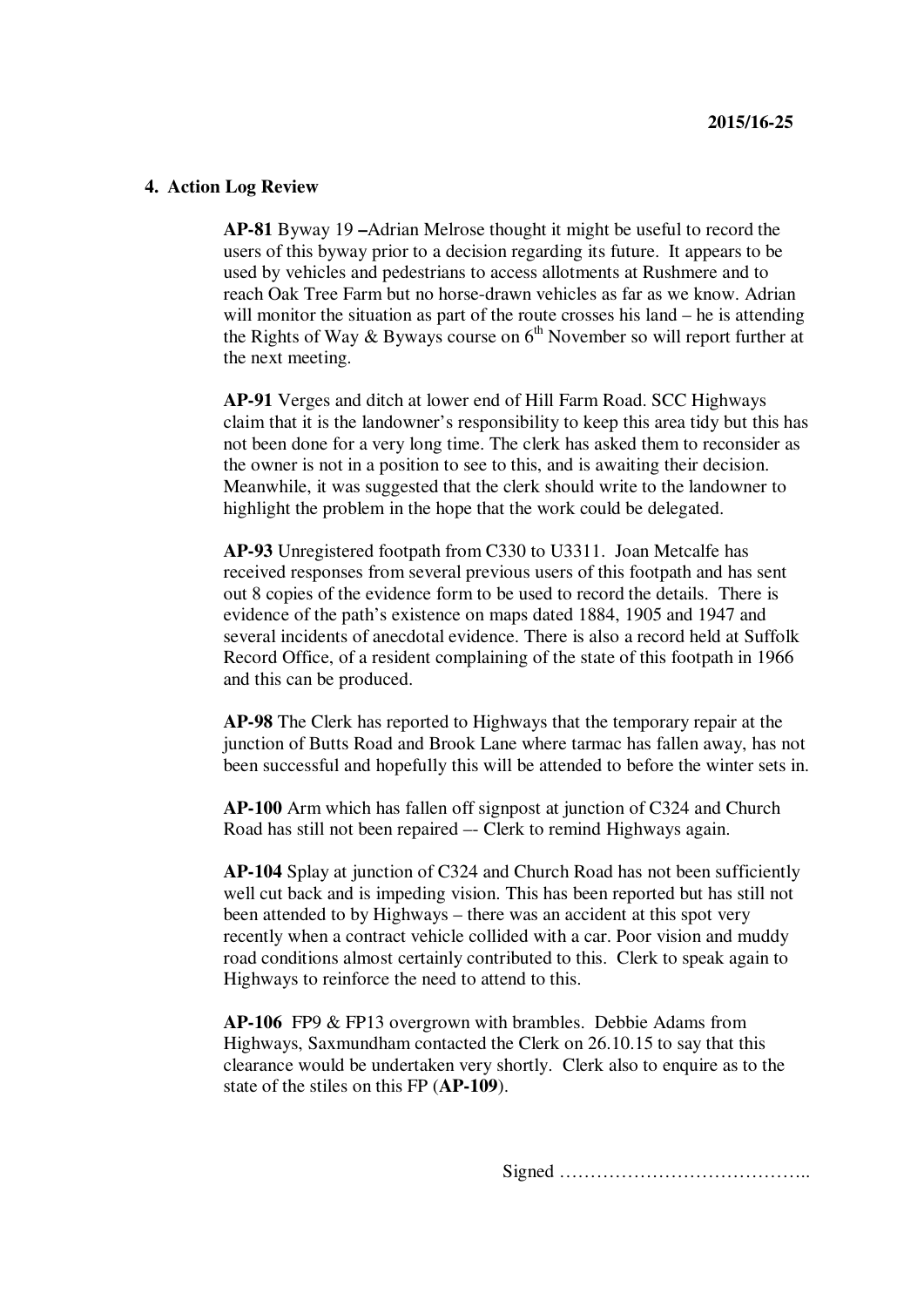## **2015/16-26**

**AP-107** Ditch blocked in Spring Meadow opposite junction with FP from Church Lane. The clerk is still awaiting an update which was requested on 26.10.15.

**AP-108** Fallen laurel tree on left side of Spring Meadow beyond the layby. The clerk is still awaiting an update which was requested on 26.10.15

For more details see Action Log appended at end of the Minutes.

## **5. District Councillor's report**

Robert Whiting was unfortunately unable to attend.

#### **6. Police Report.**

September crime report showed no recorded incidents, October report is not yet available.

### **7. Finance**

| $\circ$ Reporting & authorisation of cheques/online payments:- |         |
|----------------------------------------------------------------|---------|
| Lt Bealings $PC$ – course for councillors                      | £ 34.50 |
| $HMRC - tax$ on clerk's salary                                 | £124.20 |

| <b>Bank balances:</b>                       |               |          |
|---------------------------------------------|---------------|----------|
| Barclays Bank current account as at 1.11.15 |               | £5098.92 |
| NS&I Savings account                        | as at 1.11.15 | £3292.46 |

o Budget Update 2015/2016:

The Budget was discussed; the current account figure is artificially inflated by £1543 of grant money and Outdoor Playspace funds awaiting commencement of work on the installation of the basketball area, and the fact that we have not yet been invoiced for all of this year's grass maintenance. It was resolved that a figure of £1500 should also be set aside for the initial funding of a Neighbourhood Plan.

## **8. Highways**

Ted Herrington reported that there were potholes in the road at the junction of Church Lane and Butts Road. Joan Metcalfe will report this online and give the reference no. to the clerk.

Signed ………………………………..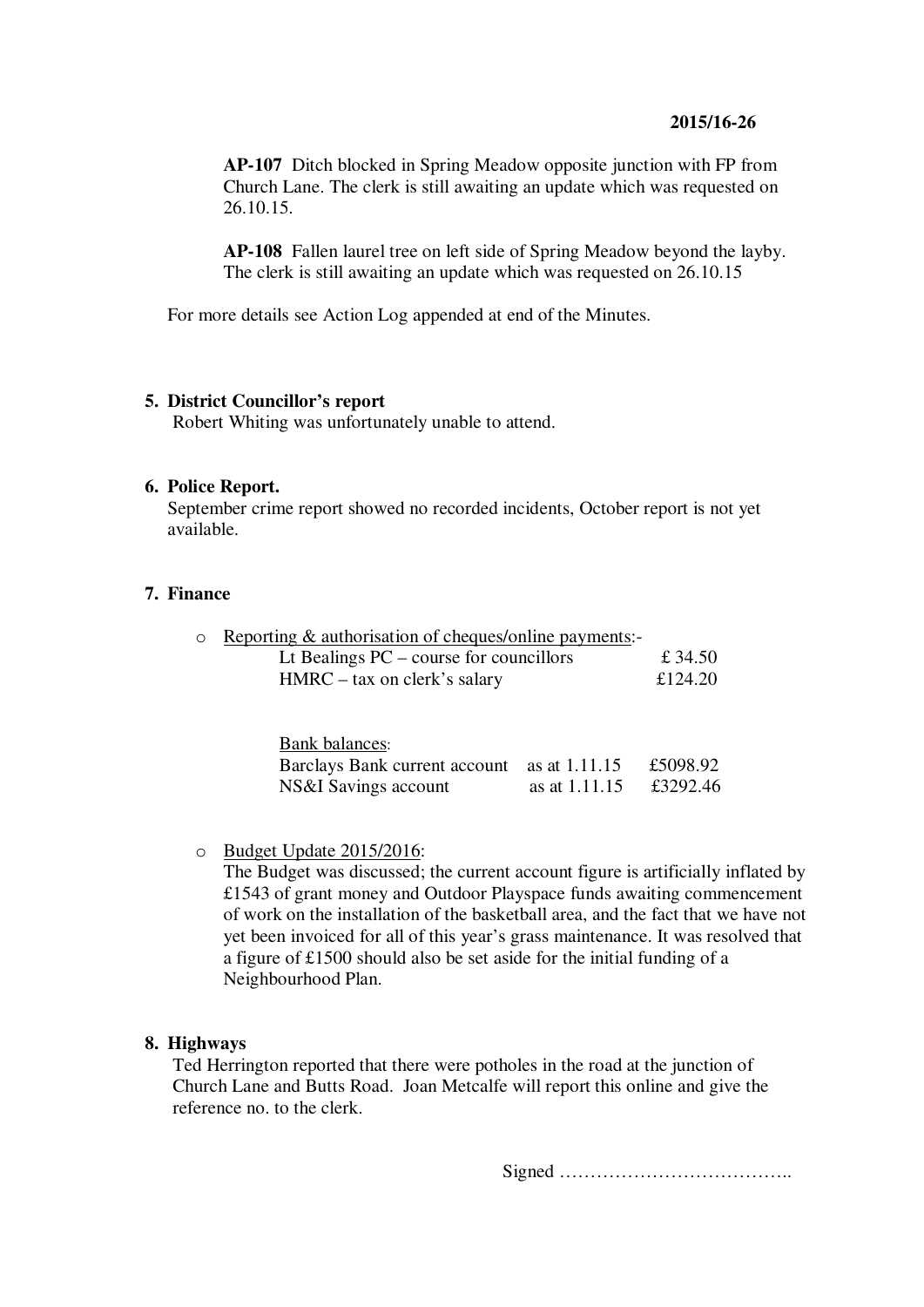- **9. Risk assessment**  this will be carried forward to the next meeting in January 2016.
- **10. Unregistered Footpath from C330 to U3311 progress** This has already been discussed under Action Log review.

## **11. Downgrading of Byway19 to a Bridleway.**

This will be discussed at the next meeting.

**12. Report on Kesgrave Town Council's meeting re adopting a Neighbourhood Plan** Ted Herrington attended this meeting prior to the 12PT meeting in October. Kesgrave Town Council and delegates from adjacent parishes discussed the need for drawing up a Neighbourhood Plan encompassing surrounding parishes such as Rushmere and Playford who have not adopted a Plan for themselves. Not much support for this was voiced at the meeting -Kesgrave has very little land left to develop and most available land is unsuitable in any case. The minutes of this meeting will be circulated in due course.

Playford needs to adopt its own Plan and an open meeting will be required to obtain consent from the village as a whole, in order to go ahead with this. Charles Barrington from Gt Bealings will be asked to attend though it is felt that Playford's Plan would be somewhat simpler than that of Gt Bealings. Adrian Melrose suggested that a drop-in session on a Saturday over a period of a few hours would probably enable most people to attend. It was resolved to book the Village Hall for Saturday  $16<sup>th</sup>$  January 2016 from 2pm -4pm for this purpose. Clerk to arrange.

## **13. Grass and Hedge cutting.**

Suffolk Norse Ltd made a very good job of cutting the grass recently but an area of overgrown vegetation was missed at the junction of Butts Road and Brook Lane. The clerk has spoken to Paul Tynan at Norse who will attend to this at the earliest opportunity. Joan Metcalfe has had two more keys cut for the lock on the playing field gate, and the clerk will pass one onto Norse for their use when cutting the playing field grass.

## **14. Outdoor Playspace funds.**

Steve Hicks has been trying to chase the contractor to see when he can make a start on the basketball project but has had no success as yet. He will keep trying.

## **15. Litter Pick**

The Litterpick is set to go ahead on Saturday  $7<sup>th</sup>$  November from 10am – 12.30pm and gloves, long-handled grabbers and rubbish bags have been delivered by Norse Ltd. The Village Hall has been booked and Joan Metcalfe and Sally Herrington will organise refreshments for volunteers.

Signed ………………………………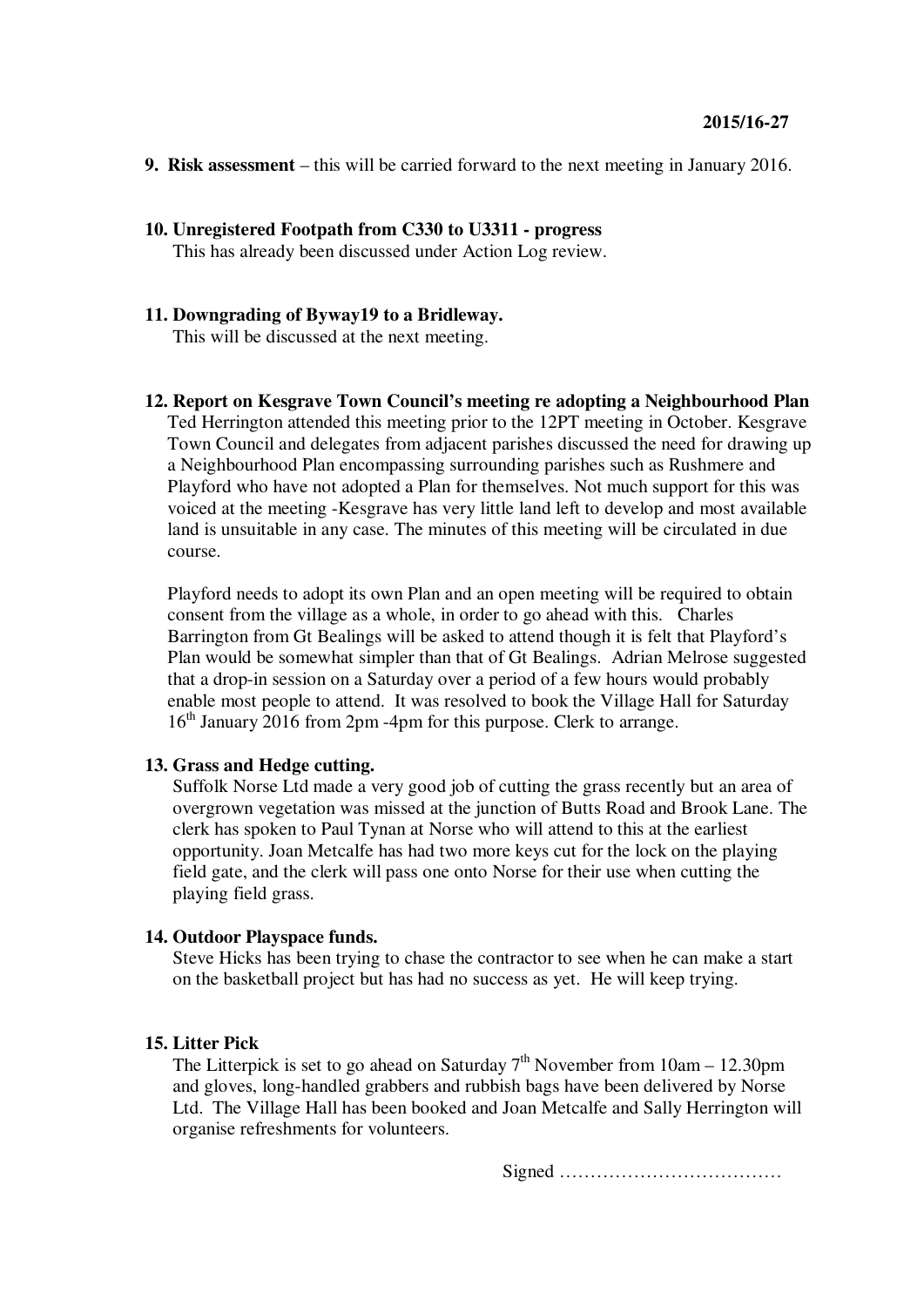#### **16. Dates for next year's meetings**

These have been agreed as follows:

Wednesday 6<sup>th</sup> January Wednesday 2<sup>nd</sup> March Wednesday  $4^{th}$  May (APM & APCM –starting at 6.30pm) Wednesday  $6<sup>th</sup>$  July Wednesday 7<sup>th</sup> September Wednesday 2<sup>nd</sup> November

All to commence at 7pm excepting the APM & APCM which will begin at 6.30pm

## **17. Correspondence received:**

- a) A letter was received from Suffolk Constabulary explaining why they no longer have the resources to attend regular PC meetings. However, they will send out a representative in the case of an emergency or major incident. Regular crime reports will continue to be received up until a date in 2016 when this will go online and may be viewed from the website.
- b) A copy of a letter of complaint sent to Highways department by Playford parishioner Mrs Wendy Wilson, was received by the Clerk. The complaint referred to the state of the verges and ditch in the lower part of Hill Farm Road.
- c) Ipswich Borough Council has sent details of their public consultation in respect of Ipswich Local Plan.
- d) Tesco Stores Ltd has forwarded details of Tesco Local Community Scheme which will provide new funding for community green spaces. This is funded by the proceeds of the 5p charge for carrier bags levied by the government.
- e) East Anglian Air Ambulance has sent in details of the success of their Paws with a Cause sponsored dog walk and to reinforce the fact that they rely heavily on voluntary funding to operate two helicopters in the area. This will be borne in mind when the budget is discussed at the next meeting.

Signed ………………………